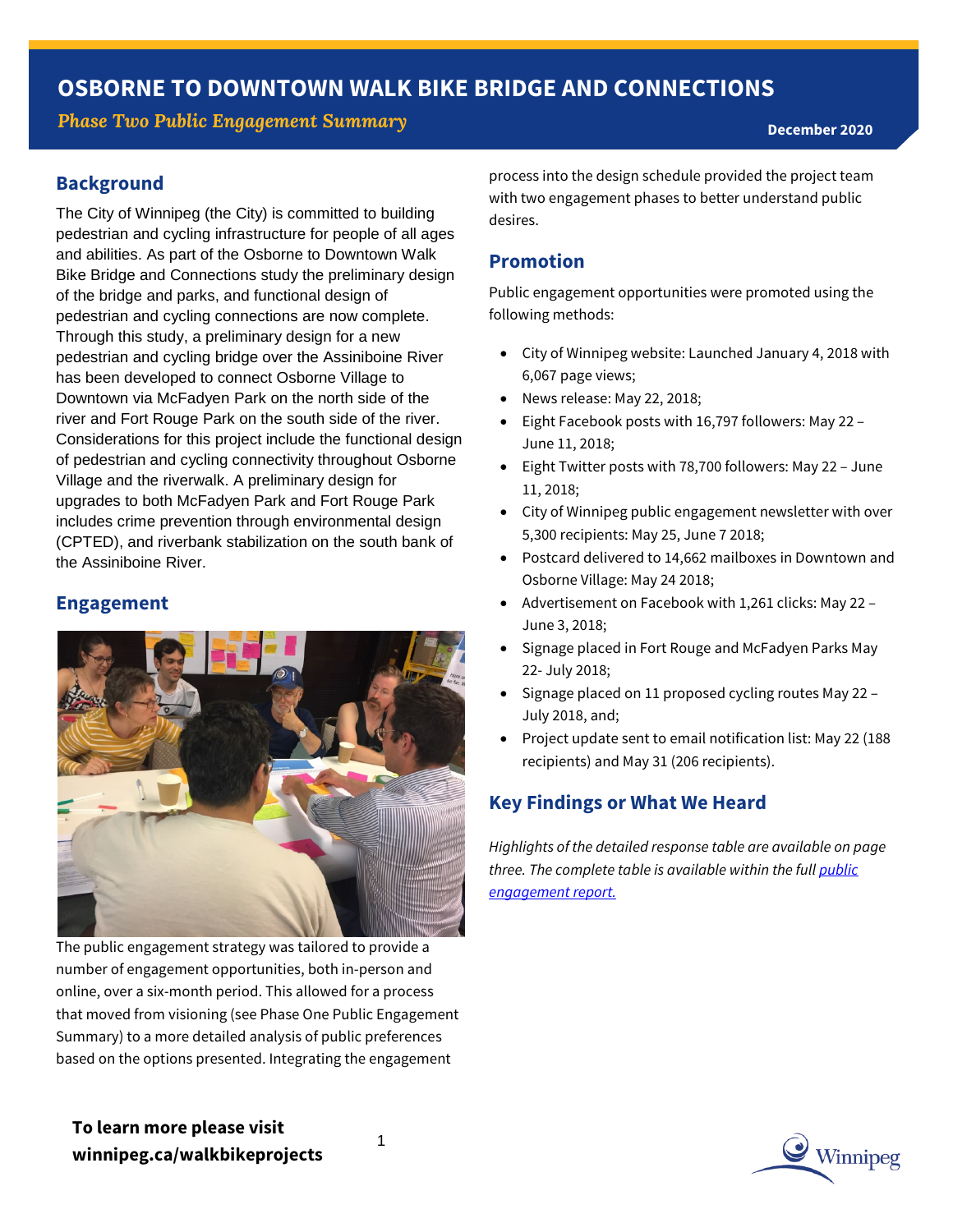#### *Phase Two Public Engagement Summary* **December <sup>2020</sup>**



- The cable-stayed curvilinear bridge was rated higher than the two other bridge concepts in both the online survey and public workshop.
- Concerns about safety were brought forward in all phases of the project. Safety was noted as a top concern by 49% of those who attended the public workshop – 17% highlighted the need for pedestrian and cycling separation on the paths and bridge; 17% expressed general concern about physical safety including dangerous or criminal behaviour around the project area at night; and 15% expressed concern about pedestrian and cycling safety around road crossings.
- Winnipeggers prioritized the addition of bike lanes to River Avenue and Stradbrook Avenue (with protected facilities east of Osborne Street) above all other location in Osborne Village in both the online survey and public workshop.
- Participants expressed support for the proposed changes to Fort Rouge Park and McFadyen Park (online survey 74% and 75% respectively). Top reasons for support included:
	- o Construction of a dock in Fort Rouge Park;
	- o Upgrades to spray pad in Fort Rouge Park;
- o Belief that park upgrades will attract more park users;
- o Appreciation for a direct connection to the bike lane on Assiniboine Avenue;
- o Support for the new plaza separation from the bike path; and,
- o A concept that satisfies many different uses in McFadyen Park.
- There were higher levels of support for the project in Phase Two compared to the first phase. High support increased by 6% from 70% (Phase One) to 76% (Phase Two). Medium support remained consistent at 17%. Low support decreased by 6% from 13% (Phase One) to 7% (Phase Two).



# **"We need more interesting visions in our town, remember The Forks."**

- **Workshop attendee**

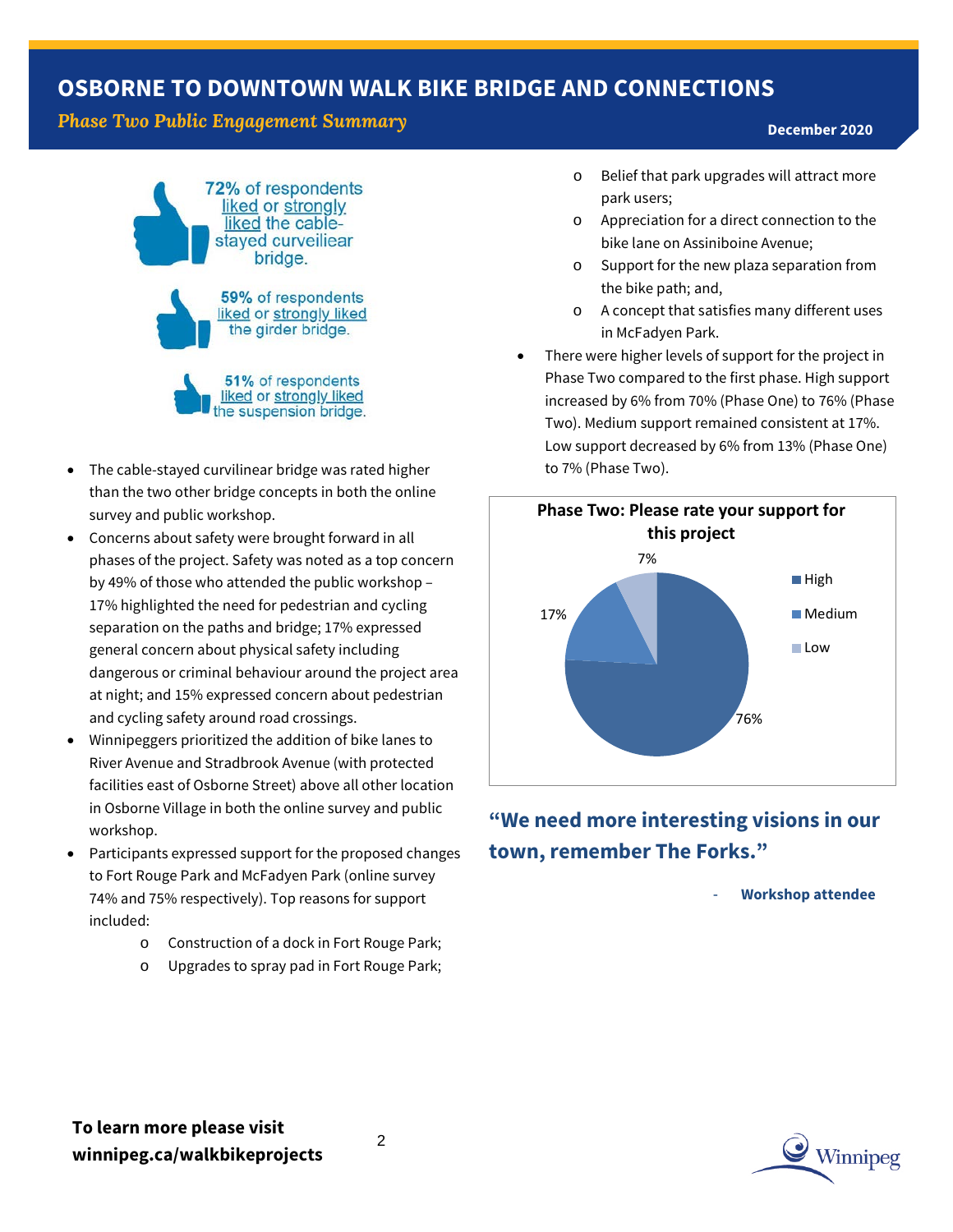# **Phase Two Public Engagement Summary** *Phase Two Public Engagement Summary*

| <b>Date</b>            | <b>Activity</b>           | <b>Details</b>                                                                                                                                                                                                                                                                                                                         |
|------------------------|---------------------------|----------------------------------------------------------------------------------------------------------------------------------------------------------------------------------------------------------------------------------------------------------------------------------------------------------------------------------------|
| May 29, 2018           | Stakeholder meeting       | Invitations were sent to approximately 40<br>stakeholder organizations. The stakeholder<br>meeting was attended by project staff and<br>representatives from seven organizations.                                                                                                                                                      |
| June 5, 2018           | Public workshop           | The event was attended by 53 members of<br>the public. Participants provided feedback<br>through a variety of group activities<br>centered on newly developed concepts for<br>the bridge, parks, and the cycling network.                                                                                                              |
| May 22 - June 12, 2018 | Online interactive survey | Completed by 680 participants from a<br>widely representative population<br>describing their link to the area as: resident<br>of Osborne Village (31.6%); visitor the area<br>(23.78%); traveler through the area<br>(22.08%); resident of the Downtown<br>$(13.16\%)$ ; work in the area $(9.13\%)$ , and;<br>business owner (0.21%). |
| June 7, 2018           | Visit to McFadyen Park    | Conducted 12 in-person discussions with<br>park users and reviewed park concepts.                                                                                                                                                                                                                                                      |

| <b>What We Heard</b>                                                                                                                                                                           | <b>How It Was Considered</b>                                                                                                                                                                                                                                                                                                                                                                                                                                                                                                                                                                                                                                                                                                        |  |
|------------------------------------------------------------------------------------------------------------------------------------------------------------------------------------------------|-------------------------------------------------------------------------------------------------------------------------------------------------------------------------------------------------------------------------------------------------------------------------------------------------------------------------------------------------------------------------------------------------------------------------------------------------------------------------------------------------------------------------------------------------------------------------------------------------------------------------------------------------------------------------------------------------------------------------------------|--|
| <b>BRIDGE</b>                                                                                                                                                                                  |                                                                                                                                                                                                                                                                                                                                                                                                                                                                                                                                                                                                                                                                                                                                     |  |
| Winnipeggers supported the addition of benches on the                                                                                                                                          | Built-in benches have been included in the bridge design at                                                                                                                                                                                                                                                                                                                                                                                                                                                                                                                                                                                                                                                                         |  |
| bridge for accessibility and enjoyment of the bridge.                                                                                                                                          | several locations, where possible.                                                                                                                                                                                                                                                                                                                                                                                                                                                                                                                                                                                                                                                                                                  |  |
| In both Phase One and Phase Two, we heard from users<br>about concern for collisions between cyclists and<br>pedestrians, with some suggesting barriers to separate<br>different modes of use. | The idea of separate routes for the cyclists and pedestrians<br>was explored, but would result in additional loss of<br>greenspace including mature trees and likely add to<br>required maintenance and enforcement.<br>The bridge is designed to provide 5m of clear width. This is<br>enough room for eight cyclists/pedestrians standing still<br>side by side. This is also the width of the Esplanade Riel,<br>which functions well for both pedestrians and cyclists.<br>The curved bridge path will naturally slow cyclists to reduce<br>the chance of collision with pedestrians. Cables on the<br>bridge have been situated on the inside curve of the deck to<br>provide unobstructed views for cyclists and pedestrians. |  |



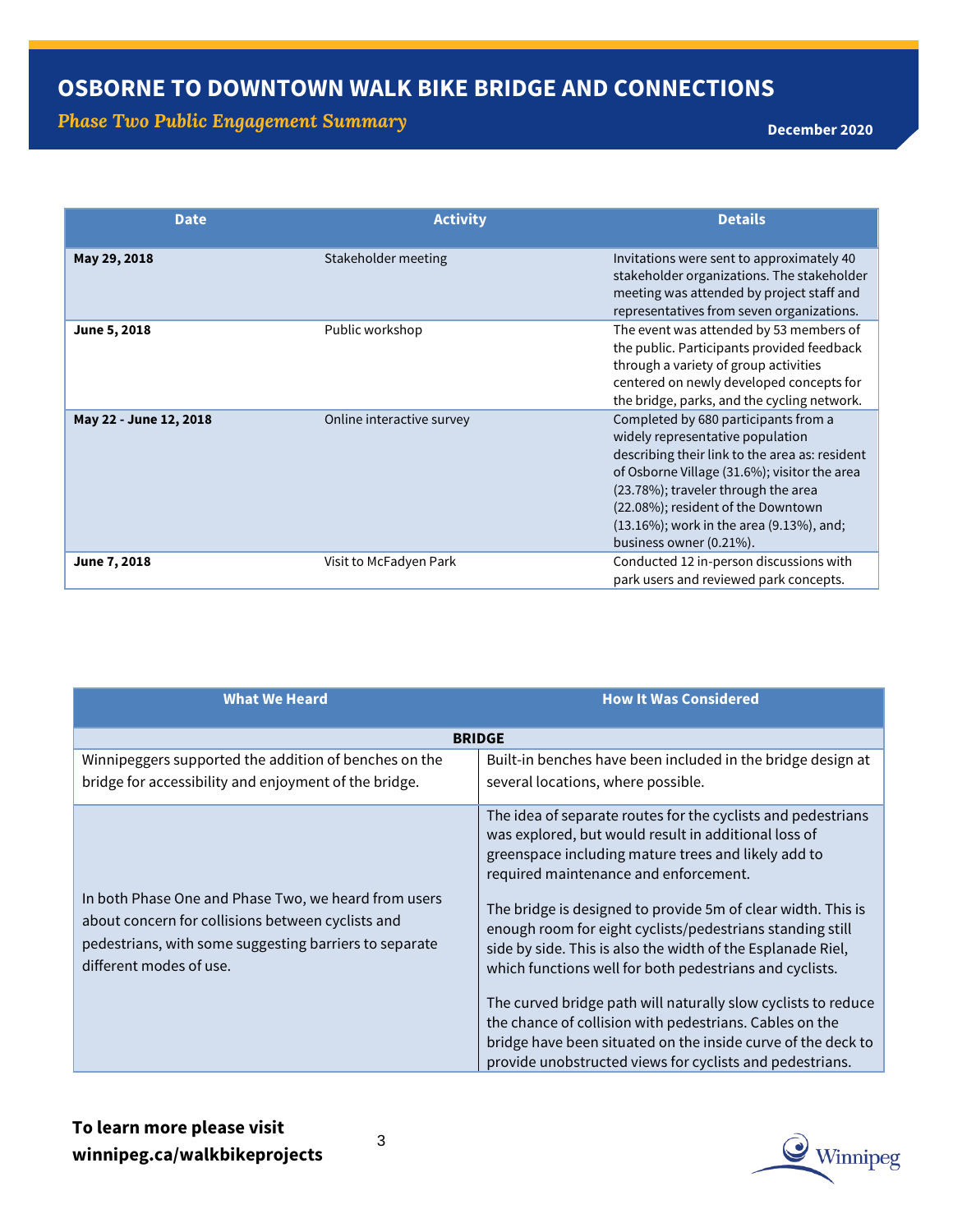# **Phase Two Public Engagement Summary December 2020 December** 2020

|                                                                                                                                                                                                                                                                                                                                                                                                                                                                              | Traffic barriers have not been considered in the design as<br>they do not allow for efficient snow clearing (winter<br>maintenance was an important factor for participants).<br>Other permanent barriers between cyclists and pedestrians<br>also prevent pedestrians, especially those with mobility<br>issues, from achieving views from both sides of the bridge.<br>Barriers encourage higher speeds for cyclists. The bridge is<br>intended to accommodate all types of active transportation<br>users and connect two parks where children are playing<br>and visitors are gathering, as such slowing cyclists with<br>curvature designs was determined to be a better design<br>solution. |  |  |
|------------------------------------------------------------------------------------------------------------------------------------------------------------------------------------------------------------------------------------------------------------------------------------------------------------------------------------------------------------------------------------------------------------------------------------------------------------------------------|---------------------------------------------------------------------------------------------------------------------------------------------------------------------------------------------------------------------------------------------------------------------------------------------------------------------------------------------------------------------------------------------------------------------------------------------------------------------------------------------------------------------------------------------------------------------------------------------------------------------------------------------------------------------------------------------------|--|--|
| The cable-stayed curvilinear bridge was rated higher than<br>the two other bridge concepts.<br>Support for the cable-stayed curvilinear bridge was most<br>commonly linked to the inclusion of benches, the addition<br>of the curve in the bridge deck, the similar<br>look/continuation of design in connection to the Esplanade<br>Riel, a belief that it was the best-looking concept, and the<br>suggestion that the design would create landmark/tourism<br>potential. | The cable-stayed curvilinear bridge was the selected bridge<br>design, based on public input, and technical and aesthetic<br>design considerations and evaluations.                                                                                                                                                                                                                                                                                                                                                                                                                                                                                                                               |  |  |
| <b>PARKS - BOTH PARKS</b>                                                                                                                                                                                                                                                                                                                                                                                                                                                    |                                                                                                                                                                                                                                                                                                                                                                                                                                                                                                                                                                                                                                                                                                   |  |  |
| Respondents noted a need to clear the riverbank area of<br>garbage and illegal behavior.                                                                                                                                                                                                                                                                                                                                                                                     | Clean-up at the riverbank will be incorporated as part of<br>stabilization work and site restoration. Casual surveillance<br>from the bridge and increased public activity in the parks<br>and on the banks should help discourage illegal behaviour.<br>Existing waste receptacles will be maintained and new<br>receptacles will be added at strategic locations based on<br>anticipated pedestrian activity and paths of travel.                                                                                                                                                                                                                                                               |  |  |
| Concern about multi-use paths running too close to<br>children's play areas and increasing the opportunity for<br>collisions.                                                                                                                                                                                                                                                                                                                                                | The idea of separate routes for cyclists and pedestrians was<br>explored but would result in additional loss of greenspace<br>including mature trees, and likely add to maintenance and<br>enforcement.<br>McFadyen Park: A street-front plaza will be incorporated to<br>act as a traffic calming and buffering mechanism for cyclists<br>and pedestrians moving among the playgrounds and tennis<br>courts. The plaza will separate bridge access from river<br>access.                                                                                                                                                                                                                         |  |  |



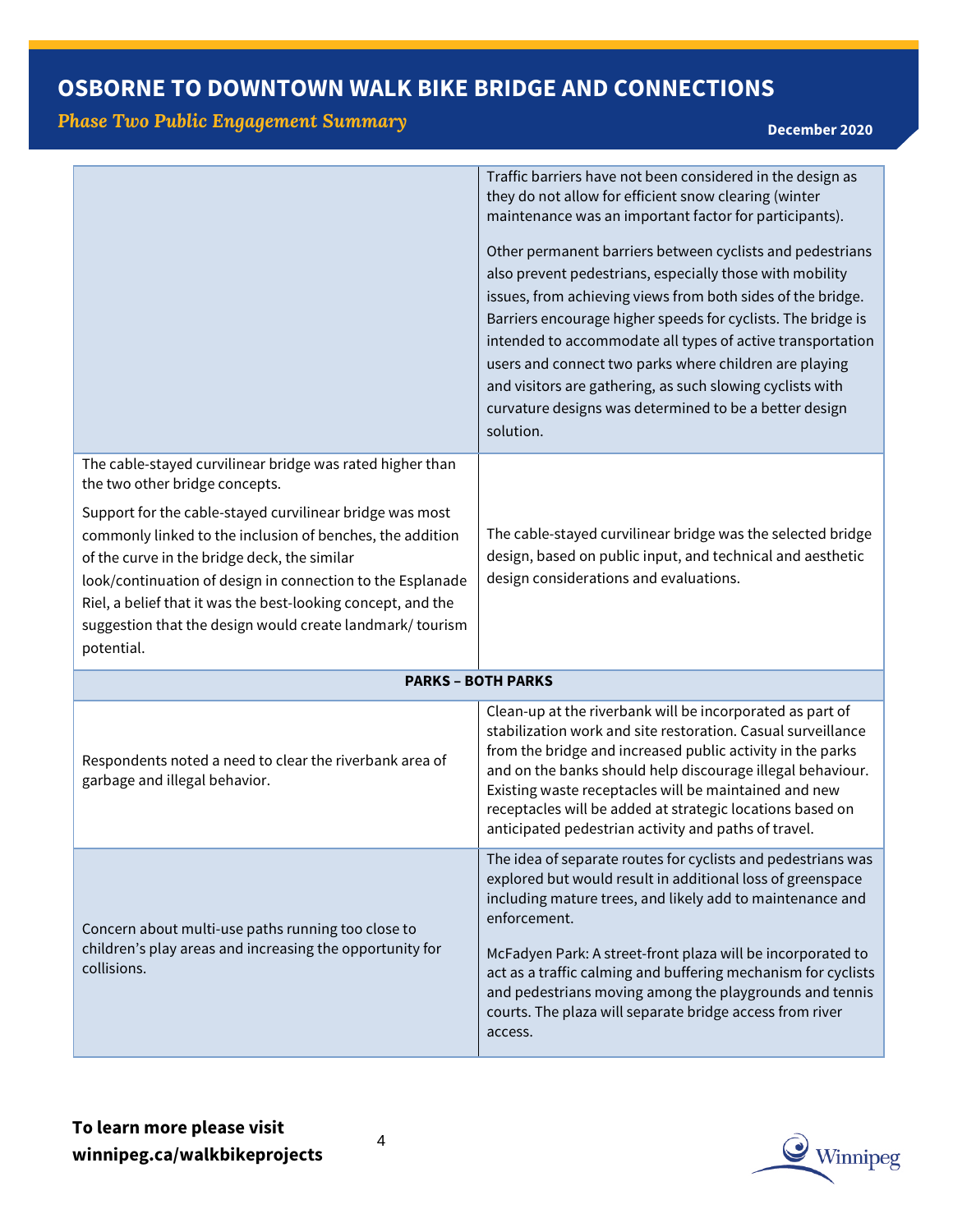# **Phase Two Public Engagement Summary** *Phase Two Public Engagement Summary*

|                                                                                                                                                                                                                                                                                                                                                                 | Fort Rouge Park: All play components will be located within<br>the multi-use path 'loop,' eliminating the need for<br>pedestrians to cross the path and access play areas.                                                                                                                                                                                                                                                                                                                                                                                                                                                                                                                                                                                                                                                                                                                                                                                                                                                                                                                          |  |
|-----------------------------------------------------------------------------------------------------------------------------------------------------------------------------------------------------------------------------------------------------------------------------------------------------------------------------------------------------------------|-----------------------------------------------------------------------------------------------------------------------------------------------------------------------------------------------------------------------------------------------------------------------------------------------------------------------------------------------------------------------------------------------------------------------------------------------------------------------------------------------------------------------------------------------------------------------------------------------------------------------------------------------------------------------------------------------------------------------------------------------------------------------------------------------------------------------------------------------------------------------------------------------------------------------------------------------------------------------------------------------------------------------------------------------------------------------------------------------------|--|
| Comments about safety included a request for sufficient<br>lighting to keep the parks safe at night.                                                                                                                                                                                                                                                            | Existing lighting will be improved and new park lighting will<br>be added along pathways and ramps to improve visibility.<br>Supplemental lighting will be designed to meet current<br>illumination standards for safe exterior spaces, while<br>preventing glare onto nearby residences. New vegetation<br>will be selected, located, and planted to preserve sightlines<br>and eliminate hiding spots. The expected increase in<br>activity in both parks due to this new bridge should also be<br>an effective deterrent to criminal activity. Illumination<br>levels should be no lower than the Illuminating Engineering<br>Society minimum standard, but also not too high to<br>become wasteful and unpleasant. Fixtures will be full cutoff<br>to control glare and competition with bridge lighting, LED<br>for energy efficiency and fixture life, durable aluminum<br>poles and bases to eliminate rusting, and a colour<br>temperature in the 3000K range. Bridge lighting will be used<br>to illuminate pathway, ramps and dock and will be<br>incorporated into the bridge structure. |  |
| <b>CYCLING AND PEDESTRIAN CONNECTIONS</b>                                                                                                                                                                                                                                                                                                                       |                                                                                                                                                                                                                                                                                                                                                                                                                                                                                                                                                                                                                                                                                                                                                                                                                                                                                                                                                                                                                                                                                                     |  |
| Winnipeggers prioritized the addition of bike lanes on River<br>Avenue and Stradbrook Avenue (protected east of Osborne<br>Street) above all other locations in Osborne Village.<br>Treatments on other areas of these roads additionally<br>gained more support than all other proposed locations<br>outside of Scott Street (ranked 4th in terms of support). | Protected bicycle lanes on Stradbrook Avenue and River<br>Avenue were recommended for the cycling network as part<br>of this study based on the public input and technical<br>evaluation of the proposed cycling network options.                                                                                                                                                                                                                                                                                                                                                                                                                                                                                                                                                                                                                                                                                                                                                                                                                                                                   |  |
| In locations where two road treatments were offered as<br>concepts for comment, raised bike lanes did not receive as<br>much support as the other option presented - River Avenue<br>and Stradbrook Avenue: protected, Roslyn: buffered.                                                                                                                        | Raised bicycle lanes were not recommended for the cycling<br>network. Where protected bicycle lanes are recommended,<br>the bike lane design is recommended at pavement-level.                                                                                                                                                                                                                                                                                                                                                                                                                                                                                                                                                                                                                                                                                                                                                                                                                                                                                                                      |  |
| Respondents both online and at the public workshop<br>requested a two-way bike lane on River Avenue.                                                                                                                                                                                                                                                            | A two-way bicycle lane on River Avenue was not<br>recommended for the cycling network as part of this study<br>due to the negative impact to on-street parking.                                                                                                                                                                                                                                                                                                                                                                                                                                                                                                                                                                                                                                                                                                                                                                                                                                                                                                                                     |  |
|                                                                                                                                                                                                                                                                                                                                                                 |                                                                                                                                                                                                                                                                                                                                                                                                                                                                                                                                                                                                                                                                                                                                                                                                                                                                                                                                                                                                                                                                                                     |  |